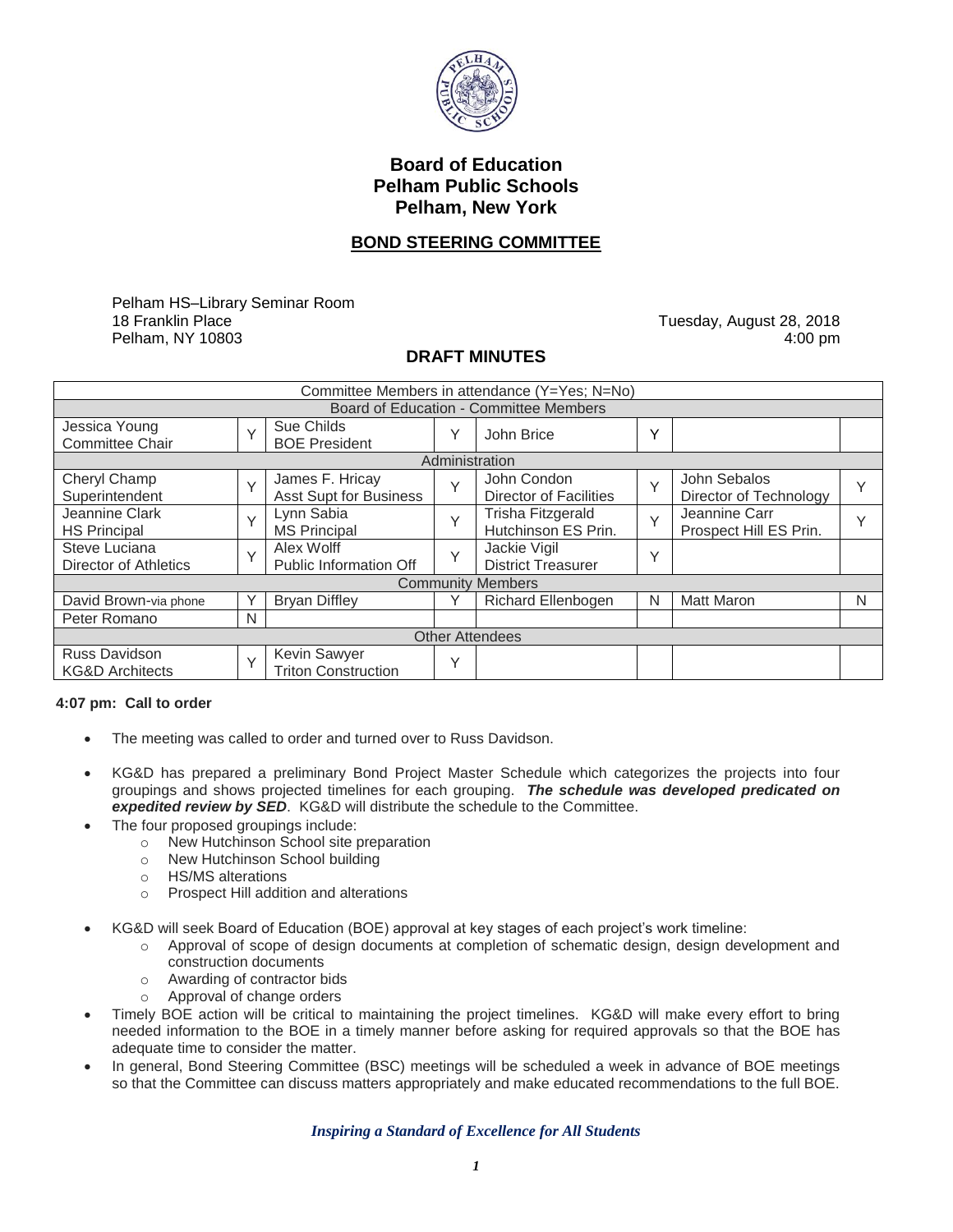- KG&D will seek BOE approval for the schematic designs for the New Hutchinson School and HS/MS renovations at the 9.25.18 BOE meeting.
	- $\circ$  Russ will be in attendance to present the schematic designs including 3D images.
	- $\circ$  Cost updates will follow within about a month. Triton will prepare updated cost estimates after approval of design at each phase (schematic, design and construction).
- The proposed timeline indicates that rock removal and commencement of the HS/MS renovations will begin in summer 2019. These projects will continue during the school year, with due consideration for student usage and safety.
- The HS/MS projects will involve 7 contractors: 4 primes, masonry, roofing, field work.
- The New Hutchinson School has the longest timeline, with opening projected for September 2021. The Old Hutchinson School will be demolished and field restoration will take place in Fall 2021.
- KG&D met with the New Hutchinson School community members on two recent occasions, and with a group of administrators regarding the HS/MS renovations earlier today.
- KG&D shared the latest site plan with the BSC and reviewed several updates:
	- courtyard design resulted in a small, largely unusable space; whereas, the atrium provides additional, usable open space within the building. SED sometimes objects to atriums so this design, if chosen by the district, may require some discussion with SED; however, KG&D feels that it is a proposal fully  $\circ$  The courtyard originally proposed has been changed to 2-story atrium that is fully code-compliant. The worth pursuing.
	- o The cafeteria wall has been flared to provide the auditorium with preferable shape.
	- o Access from the "pocket park" to the playing field has been redesigned with one new stair and keeping the retaining wall along the street.
	- o The overall height of the building has been raised about 16" which saves on underlying rock removal. The playing field and cafeteria are being maintained on the same level
	- o Synthetic turf is being proposed for the playing field area to save on rock removal and result in a better end product.
	- o The service entrance routing is being reconsidered, possibly alleviating the need to route through Second Avenue. This matter is pending updated geological surveys expected shortly.
	- o The large gymnasium is still included in the current design. There has been a small addition to the footprint in this area which adds utility space and decrease rock removal.
	- $\circ$  A single toilet room with exterior access at the ground level has been included in the design.
- KG&D is ready to meet with the Town government in order to initiate conversations with local utility companies and the fire department about electric service, water/waste service and fire access.
- HS/MS Renovations were discussed.
	- o The original proposal involved locating the orchestra room in the existing business office space. A proposal was made to locate the room in two existing art rooms in the MS annex area, adjacent to the current band room. This scope change could cost an additional \$400,000. KG&D seeks BOE direction on this matter as soon as possible.
	- o The Science & Physics rooms on the top floor of the High School will undergo renovation.
- The concept of a Project Labor Agreement (PLA) was discussed.
	- o A PLA involves exclusive use of unionized firms and eliminates the provisions of the Wicks Law requiring four prime contractors for public works.
	- $\circ$  In KG&D's opinion, a PLA results in higher quality contractors bidding for the project and a higher level of attention from "A List" firms, as well as a single point of contact in construction matters.
	- o The district was advised to consult legal counsel on this concept as soon as possible to determine if there are any fundamental objections to entering into a PLA.
	- o If the district decided to pursue a PLA, a decision would be needed by mid-November to December in order to allow for the process to unfold in a timely manner.
- The issue of sustainability was discussed.
	- o At the previous BSC meeting, the group discussed whether to pursue LEED certification or perhaps build to a LEED standard without seeking formal certification.
	- o KG&D will provide further information to the BOE in order to evaluate this matter.
	- o The BOE may be asked to declare their intention at the 9.25.18 BOE meeting.
	- o No school districts in Westchester County have pursued a LEED certification.

#### *Inspiring a Standard of Excellence for All Students*